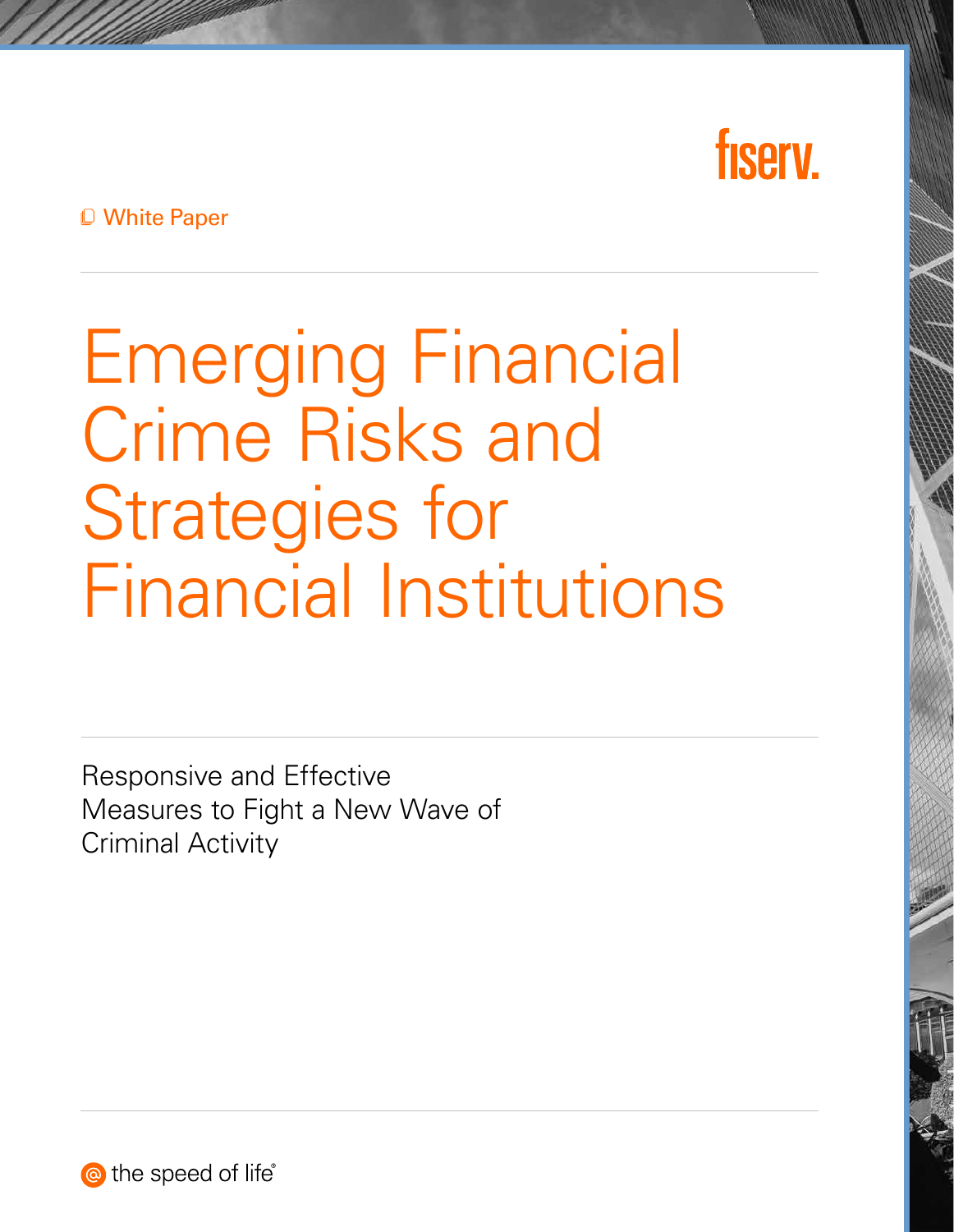Financial crime is growing even as costs for compliance and detection soar. The imbalance of investment and efficacy send a message: Meeting compliance requirements is important, but more needs to be done to attack the problem. Instead of checking boxes, financial institutions may want to pursue actions that have more material impact on the amount of money that's laundered through the financial system.



U.S. and Canadian financial firms spent a projected \$42 billion on financial crime compliance in 2020 – a 33 percent increase over 2019, according to True Cost of Financial Crime Compliance, a 2020 report by LexisNexis. Despite that investment, money laundering detection statistics have barely improved. Year after year, the United Nations' Office on Drug and Crimes estimates that 2 to 5 percent of global GDP moves through the financial system illegally – and less than 0.2 percent of that amount is detected.

Money laundering comes with a bigger price tag than what's spent on compliance. It empowers terrorist activities and crimes against humanity, including human trafficking, vulnerable adult abuse and wildlife trade.

Money laundering is not a victimless crime and there is a higher risk of exploitation during times of crisis and economic distress, such as the COVID-19 pandemic. Organized criminals have clearly taken advantage of the current situation. According to the Federal Trade Commission (FTC), [U.S. consumers lost more than](https://www.ftc.gov/news-events/press-releases/2021/02/new-data-shows-ftc-received-2-2-million-fraud-reports-consumers) [\\$3.3 billion to fraud in 2020](https://www.ftc.gov/news-events/press-releases/2021/02/new-data-shows-ftc-received-2-2-million-fraud-reports-consumers), up from \$1.8 billion in 2019. And reports of identity theft received through the FTC nearly doubled in the U.S. in 2020.

New financial crime data from the FTC, as well as strategic initiatives coming out of the Financial Action Task Force (FATF), the European Commission and other legislative bodies point to several areas of exposure and emerging risk. For financial institutions, protecting their organizations and the communities they serve means focusing on the following priorities.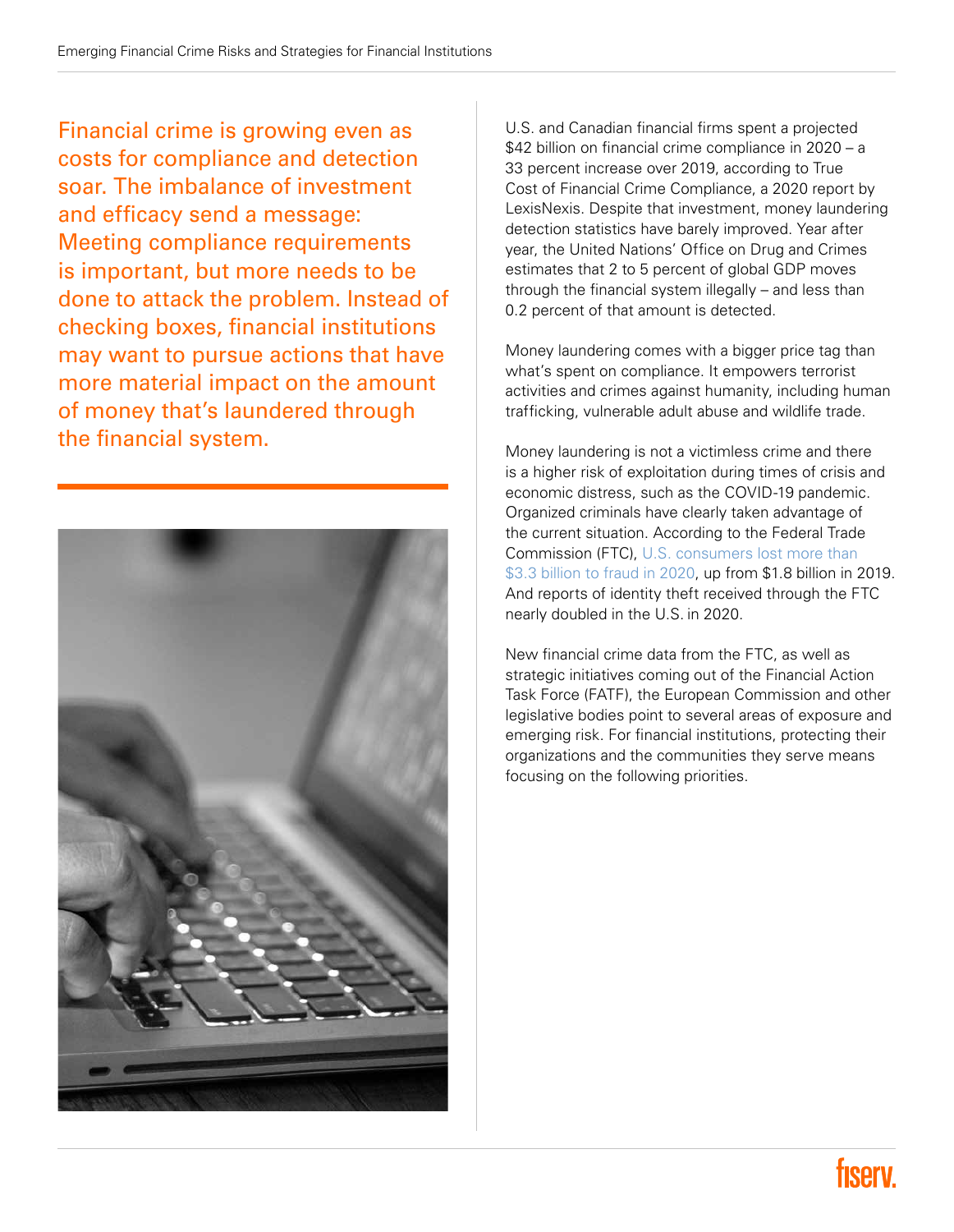# **Cybercrime**

In-person banking activities abruptly stopped during the pandemic, shifting more traffic and attention on digital channels. Criminals took advantage of the accelerated change and the physical distance separating consumers from their financial institutions.

The pandemic fueled a resurgence in synthetic identity fraud, a crime in which fraudsters use a mash-up of real (typically stolen) and fake information to create a new identity. The fraudulent identity is then used to open accounts. By some measures, synthetic identity is the fastest-growing financial crime. Victims of this type of fraud are typically the most vulnerable populations – children, the elderly and people who are homeless.

Electronic know-your-customer (KYC) strategies can help financial organizations respond to emerging risks. Consumers should be onboarded and served safely from any location without detracting from the consumer experience. That requires new protocols for due diligence and what constitutes sufficient identification to establish a customer relationship. Collaboration between IT and anti-money laundering (AML) teams can help protect consumer information accessed from off- site work locations, such as an employee's home office.

# Predicate Crimes

The European Union recently expanded the scope of money laundering, giving financial institutions more responsibility and power to combat predicate offenses, which are components of larger crimes. Money laundering that aids or abets criminal activity is considered legally culpable under the EU's [Sixth Anti-Money Laundering Directive](https://eur-lex.europa.eu/legal-content/EN/TXT/?uri=uriserv:OJ.L_.2018.284.01.0022.01.ENG).

As such, inspections are increasingly focused on predicate offenses. Regulators want to know how financial institutions are implementing local laws and mitigating specific crimes against humanity.

That changes how financial institutions think about money laundering, widening the perspective to include more suspicious activities, parties and protocols. Red flags for predicate crime may be different than downstream money laundering. Financial institutions need to be aware of schemes, so they can apply the right technologies and processes to identify criminal activity – even if it's primarily nonfinancial.

# Catching Criminals: Red Flags for Financial Crime

The FATF issued guidance to help financial institutions detect suspicious activity. It suggests creating internal controls and financial crime indicators to catch these red flags for criminal activity:

# $\delta$

### Bribery and Corruption

- → Unusual disbursements, deposits or standing order activity
- > Investment or receipt of funds exceeds normal value for income or occupation
- $\rightarrow$  Transactions to or from a new counterparty
- $\rightarrow$  Large transactions in flagged areas (for example, luxury goods, dividends and so on)
- $\rightarrow$  International transfers or unusual payments to or from politically exposed persons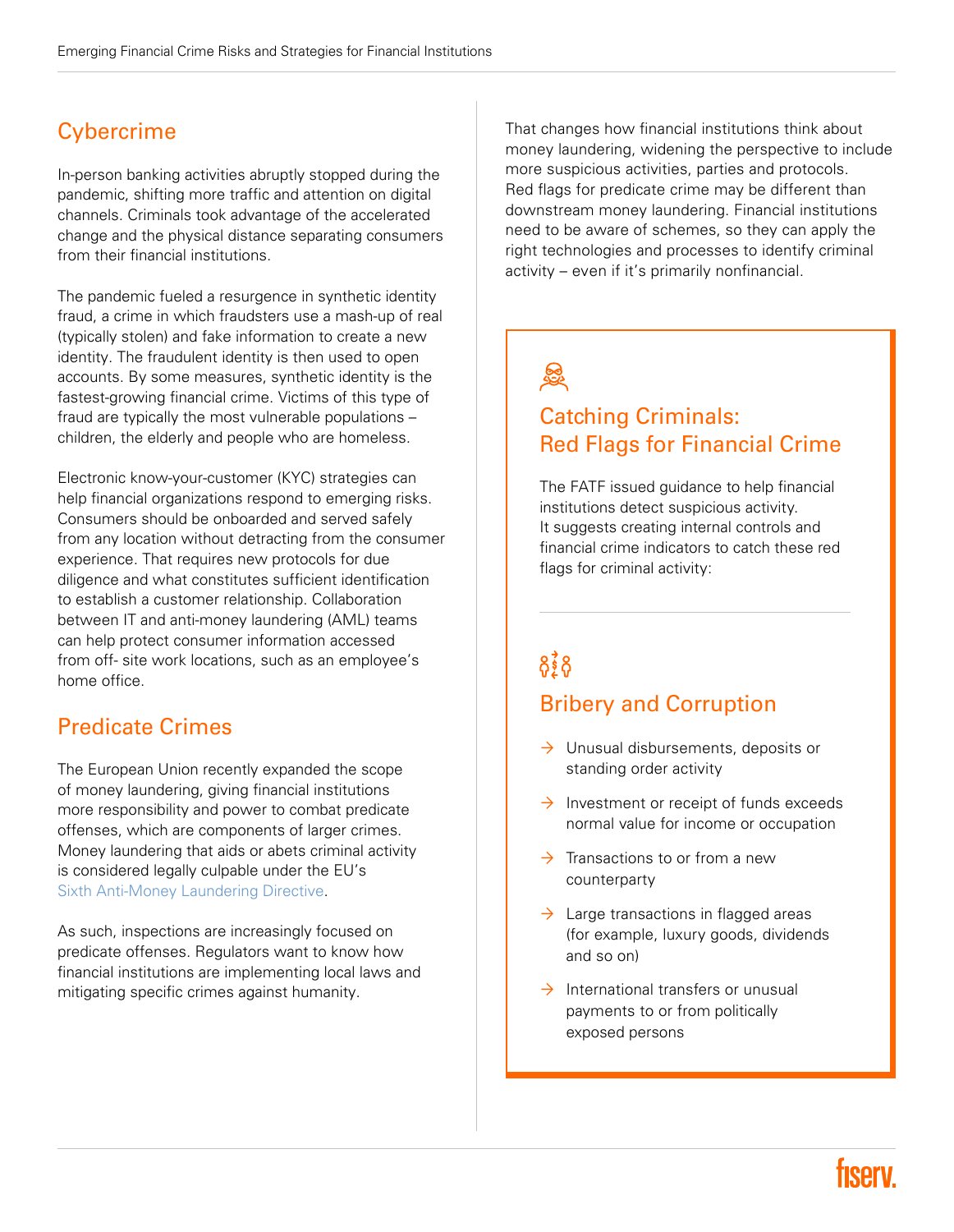$\mathcal{E}_{\infty}$ 

# Abuse of Vulnerable People

- $\rightarrow$  Products or services inconsistent with a client's risk appetite or profile
- $\rightarrow$  Portfolio changes after initiating a power of attorney
- $\rightarrow$  Requests that indicate the policy/ accountholder is traveling or unreachable
- $\rightarrow$  Use of email accounts that don't require personal information or verification
- $\rightarrow$  An unusual number of account contact changes followed by an outflow of funds
- $\rightarrow$  Loan requests that occur shortly after online product registration or an address change
- $\rightarrow$  Requests to transfer loans to an account, address or post office box that is not on the bank account or address of record



# $\frac{1}{2}$

## Market Abuse and Sales **Malpractice**

- $\rightarrow$  Advisors who have the same address as their clients or who have many clients at the same address
- $\rightarrow$  Advisors whose clients are missing date of birth or address information
- $\rightarrow$  Above average number of accounts per client or number of accounts with face reductions
- $\rightarrow$  Below average account persistency

# 囤

#### Human Trafficking

- $\rightarrow$  Transactions and balances that are inconsistent with a stated business or job, or funds received are above a stated income
- $\rightarrow$  Addresses and phone numbers are detected on classified websites
- $\rightarrow$  Prepaid cards are used to purchase travel or hotel stays in multiple cities in a short timeframe
- $\rightarrow$  Transactions that match certain key words (for example, massage, adult or household services)
- $\rightarrow$  ATM and credit card charges outside normal operating hours

# TIQATV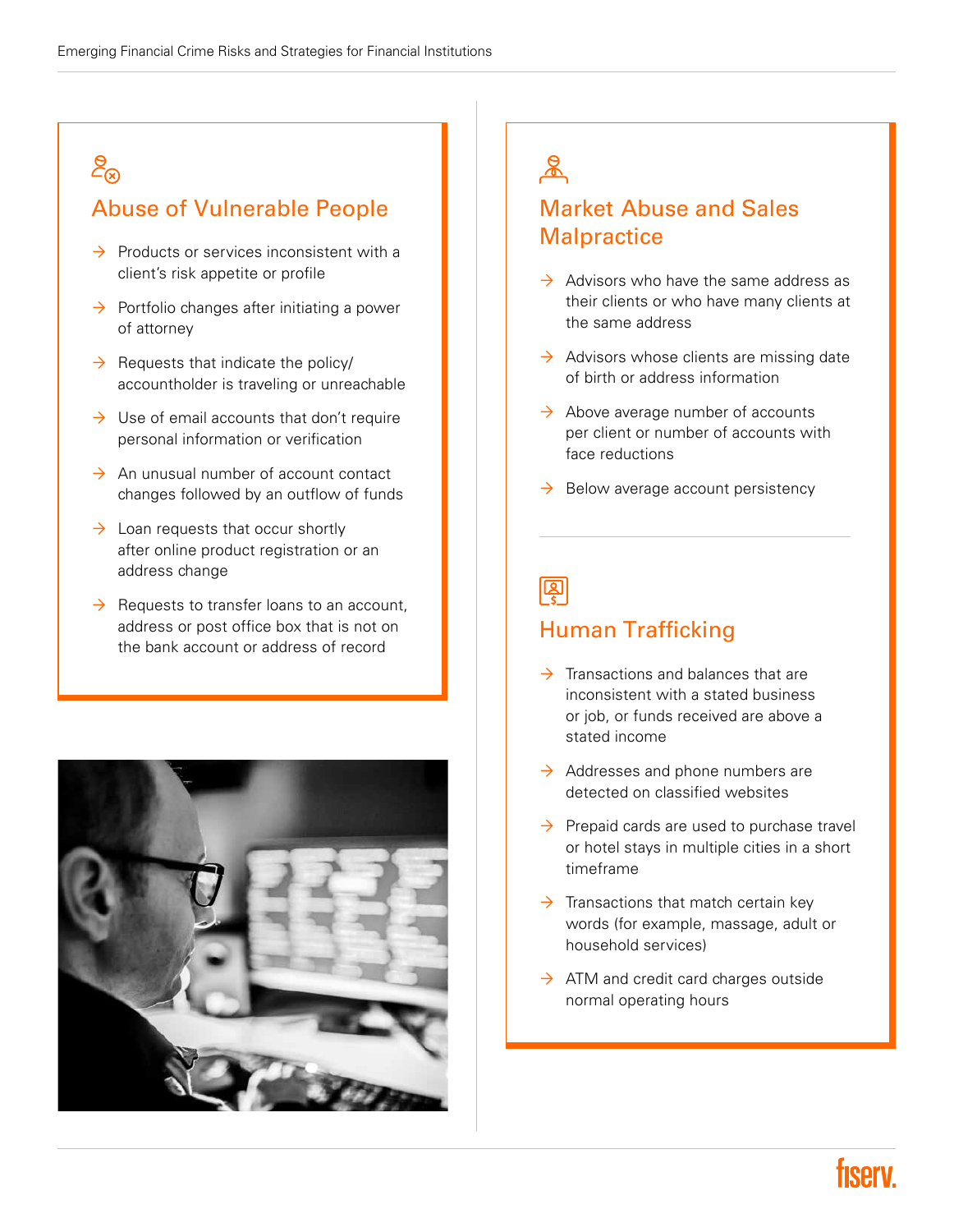# Collaboration

There's a stronger global appetite for coordination and information sharing between financial institutions and regulatory and enforcement agencies.

Very early in the pandemic, Australia, Italy and Singapore started publishing scam alerts to inform and protect the public. Regulators in those countries offered greater latitude on timing, so financial institutions could focus on customers' needs and risks. The FATF published prescriptive guidance and red flags for financial institutions to watch for.

Together, regulators and financial institutions learned how to effectively manage remote examinations. To achieve better outcomes, collaboration and a laser focus on efficacy will need to continue after the pandemic.

# Supportive Infrastructure

New collaborations and measures to fight financial crime are important but cannot be realized without supporting systems, processes and people.

For example, in the U.S., the [Anti-Money Laundering](https://www.natlawreview.com/article/anti-money-laundering-act-2020-congress-enacts-most-sweeping-aml-legislation-passage)  [Act of 2020](https://www.natlawreview.com/article/anti-money-laundering-act-2020-congress-enacts-most-sweeping-aml-legislation-passage) announced a new beneficial ownership registry within the Treasury Department's Financial Crimes Enforcement Network. The database will improve transparency and give U.S. law enforcement agencies a boost over organized crime and individuals who finance criminal activities through shell companies and other illicit means.

While the new registry will absorb some of the reporting burden for financial institutions, it does not absolve organizations from performing all due diligence and KYC requirements. Financial institutions need to carefully ensure their AML practices remain compliant with updated regulations.

The Anti-Money Laundering Act also issued new whistleblower incentives and protections. Organizations will need to give their employees mechanisms to identify red flags and to pass information back to the compliance function or to law enforcement.

And with Brexit, there are new definitions of sanctioned parties. Wherever they are, UK citizens and entities that are incorporated under UK law must comply with sanction requirements. To comply, companies need to have controls in place to help them identify their employees' nationalities and places of residence.

### Empowering People

There are many ways to apply technology to deter financial crime. But the human element cannot be ignored as a powerful force for combatting malicious activity. The right people need the right training to maximize effectiveness and realize the potential of digital tools.

People need to use AML collectively – using information from throughout the organization. They also need to use AML smartly by asking the right questions of the right data. When used correctly, AML technologies serve as an enabler and a connector. Ultimately, staff members' curiosity and dedication will guide the technology and help uncover new risks and vulnerabilities.

#### Maximizing Effectiveness

All of these trends and changes point to one reality: Financial institutions need more responsive and effective measures to fight criminal activity – not just financial crime.

Financial institutions are in a unique position to affect and improve lives, especially those being exploited by organized criminals. By working collaboratively in their organizations and across regulatory and law enforcement agencies, the industry can achieve greater efficacy.

Tools, people and processes must come together to protect vulnerable populations and the global financial system.